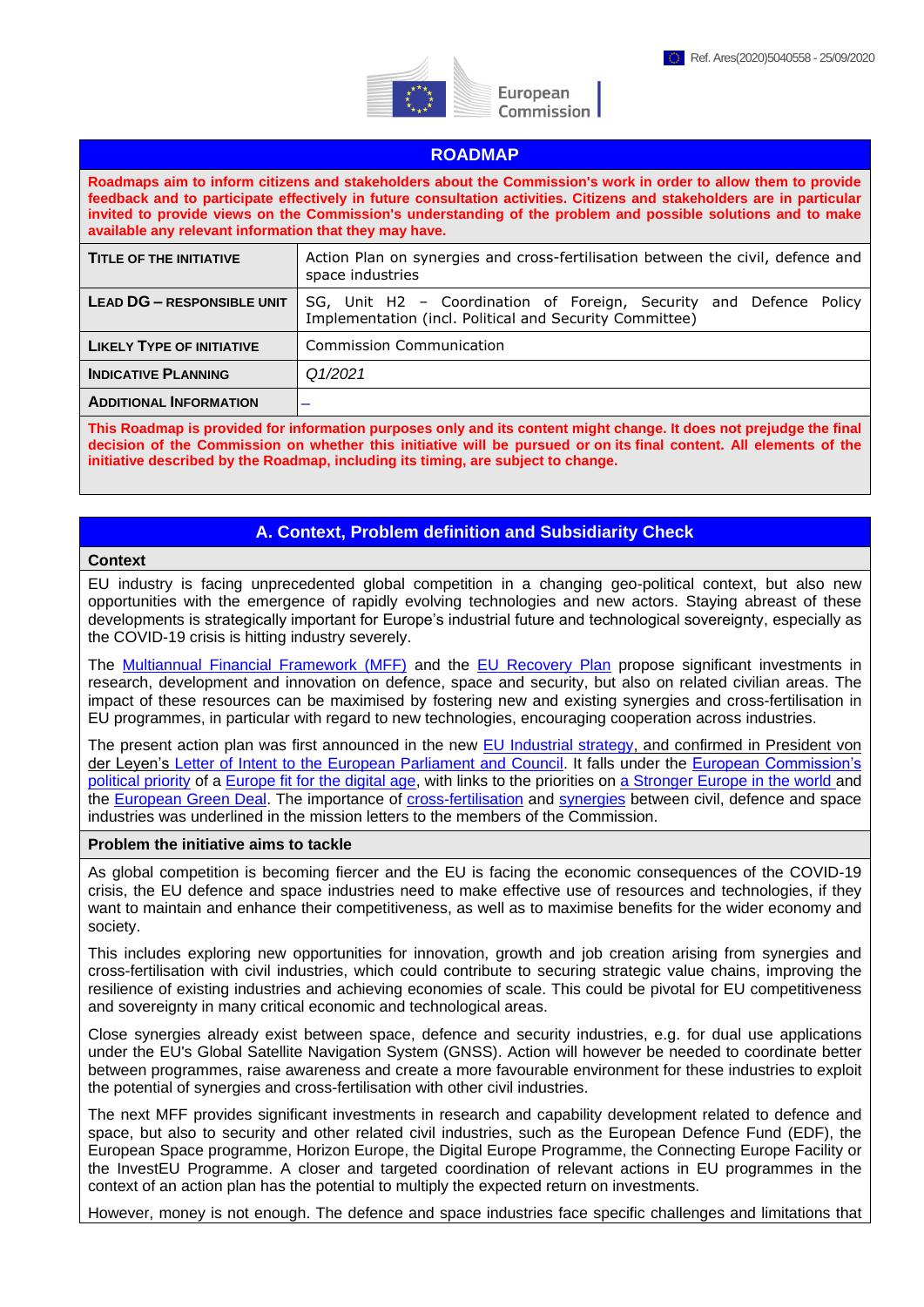need to be overcome, including long development cycles, restricted markets depending strongly on governmental customers and fragmentation of markets along national lines, limited access to commercial end export markets, restrictions on exploitation of intellectual property rights (IPRs), significant up-front investment costs, the need to protect security of information, and limitations in the lending policies of financial institutions.

In addition, the role of space as a key enabler for innovation for civil applications needs to be further promoted. Space data and services generated by Galileo, EGNOS and Copernicus can be used for applications in areas as different as health, agriculture, climate and environment, transport, energy, finance, customs and security. Together with the digital transformation of industries and the rise of new digital technologies this may open the door for entirely new and accessible areas for synergies and cross-fertilisation between the civil, defence and space industries, including for start-ups and SMEs, which could benefit Member States with no space or defence industry of their own.

In order to be successful, coordination will also be needed across policies in order to create a favourable environment for this research, development and innovation, as well as for its uptake by the (export) market, downstream sectors and the public sector.

### **Basis for EU intervention (legal basis and subsidiarity check)**

The initiative falls under the competence of the EU according to Articles 179, 182 and 189 of the Treaty on the Functioning of the European Union (TFEU). Therefore, the subsidiarity principle does not apply.

The initiative aims to promote and support synergies and cross-fertilisation between the civil, defence and space industries by improving coordination between relevant EU policies and programmes and creating a favourable policy environment for stakeholders in the different industries to engage with each other at EU level. Some outreach activities may be needed, as many of the relevant stakeholders have not worked with each other before. The initiative has the potential to inspire complementary actions at Member State level, for example in the case of co-funded EU projects.

# **B. What does the initiative aim to achieve and how**

The initiative will first analyse the links between the space and defence industrial ecosystem and industries on a wide range of civil uses (including security) with the aim to identify opportunities for added value at the level of programmes and for technologies, standards, skills, innovation and start-ups. It will analyse all relevant Commission-led activities (e.g. policies, programmes or investment support, standards, regulatory framework) and propose new initiatives and measures that increase the benefits for industries and users, and support EU technological sovereignty and resilience, in particular relating to critical technologies and strategic value chains. The optimisation and prioritisation of technology-based capabilities may be envisaged for particularly promising areas of synergies.

Hence, the initiative will pave the way for enabling synergies and cross-fertilisation between defence, space and civil research, development and innovation at EU level. Special emphasis should be given to:

- Encouraging spin-offs of defence research into civilian life, but also spin-ins from civil technology research into defence. Few technologies are civil or military by nature, especially at low technological readiness levels. The new EDF and the strengthened Security programmes offer an opportunity to support synergies and cross-fertilisation between civil and defence research with a focus on critical technologies;
- Promoting the enabling role of space for the digital transformation of Europe, in particular in the areas of quantum technology, connectivity, artificial intelligence, the Internet of Things and the data economy, as well as for the generation of space data as basis for a very wide range of civil or dual use applications;
- Supporting the deployment on the EU market of products and services arising from these synergies and cross-fertilisations, notably through the development of "hybrid standards", i.e. standards that can apply both to civil security and defence technologies in areas where technologies are the same and application areas are very similar;
- Supporting the identification of strategic value chains with a view to improve the resilience of existing industries (including SMEs) and the EU's technological sovereignty
- Supporting the identification of disruptive technologies through the promotion of start-ups and SMEs, thereby facilitating their access to EU programmes;
- Reaching out to a broad range of industries and entrepreneurs to raise awareness for these synergies and cross-fertilisation;
- Proposing new flagship initiatives.

The initiative will present a limited number of priority actions to support these objectives.

# **C. Better regulation**

## **Consultation of citizens and stakeholders**

N/A. The present initiative is an action plan. It was announced in the EU Industrial Strategy of 10 March 2020. Its main aim is to coordinate and support synergies and cross-fertilisation between civil, defence and space